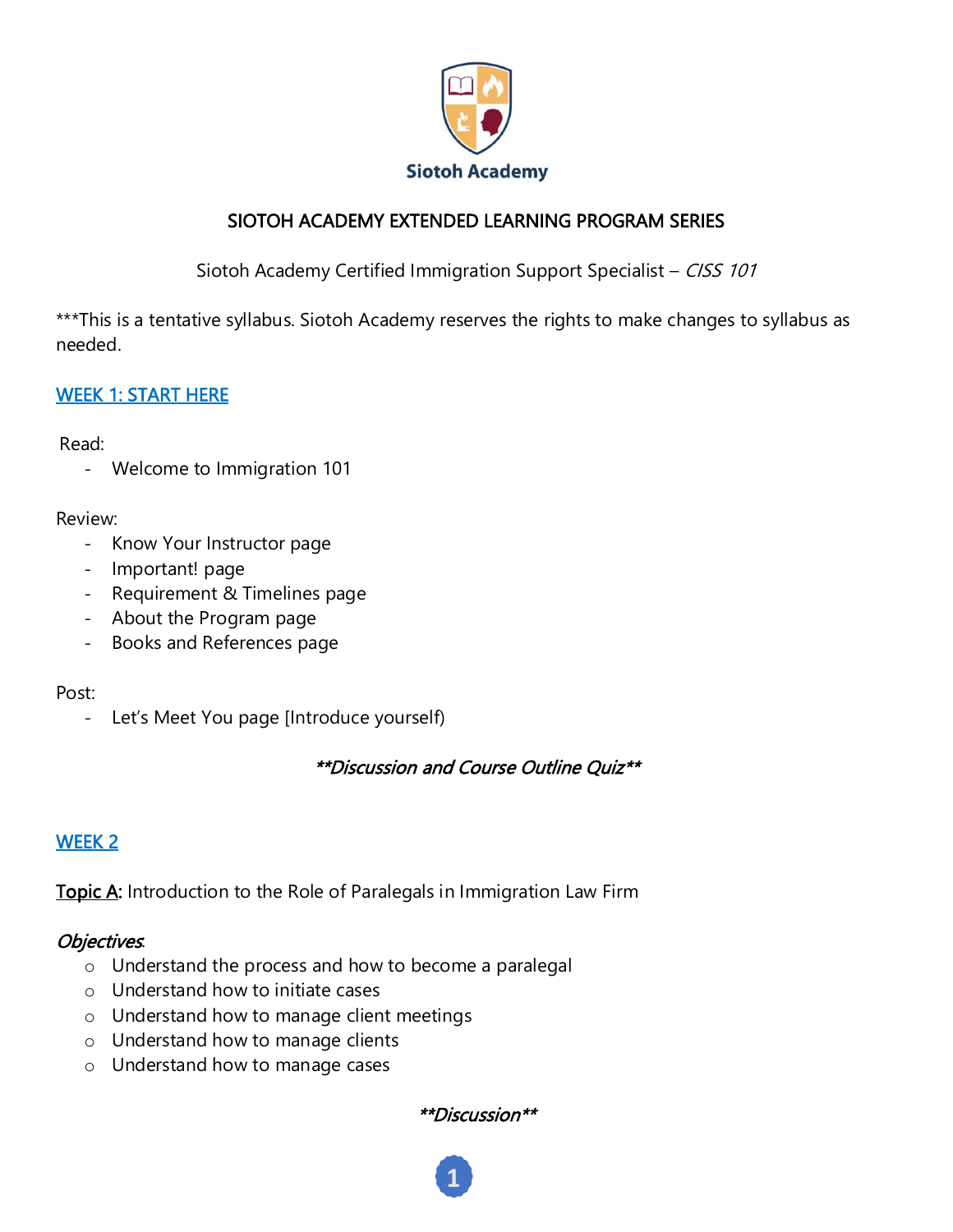

### **Topic B:** Walking the Line, Ethics, Immigration Definitions and Concepts

#### Objectives:

- o Discuss ethical issues
- o Review key definitions and concepts
- o Apply ethical knowledge, key definitions and concepts to immigration practice

# \*\*Topic Quiz\*\*

# WEEK 3

Topic A: Agencies that Affect Immigration Law

### Objectives:

- o Explore the various agencies that affect immigration law
- o Describe the role of the various government agencies in immigration law

#### \*\*Discussion\*\*

# Topic B: Know the Clients

# Objectives:

- o Identify common issues relating to clients' background that may affect effective representation and outcome of the case
- o Describe how to obtain records from various government agencies USCIS, EOIR, CBP/OBIM, DOJ, Social Security Administration, State Law Enforcement Agencies, and FBI
- o Identify what forms are required to know about the client and the process of obtaining the records

#### \*\*Topic Quiz\*\*

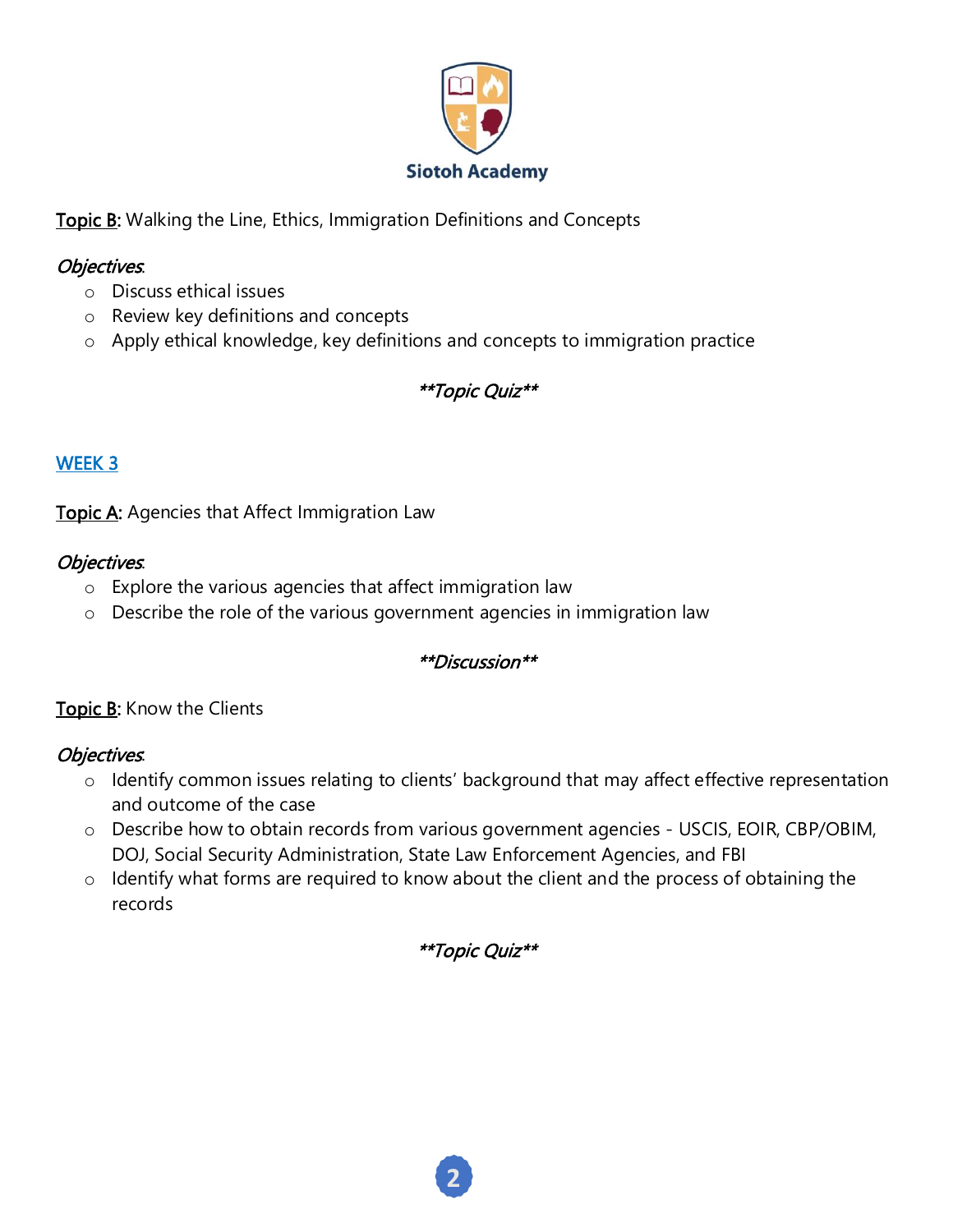

#### WEEK 4

Topic A: Immediate Relatives and Preference Categories, Proving the Relationship

### Objectives:

- o Review the immediate relatives and preference categories
- o Analyze priority dates and visa bulletin
- o Describe how to prove family relationship

### \*\*Discussion\*\*

Topic B: Preparing the I-130 Family Based Petition and Adjustment of Status, Removal of condition

#### Objectives:

- o Examine the family-based petition and adjustment of status
- o Discuss the adjustment of status process
- o Identify the family-based petition and adjustment of status forms
- o Describe the petition to remove conditions

#### \*\*Assignment\*\*

#### WEEK 5

Topic: The K-1 and K-3 Non-Immigrant Visas

#### Objectives:

- o Explore about Fiancé(e) Visa
- o Analyze the K-1 Visa process and how to prepare the application package
- o Analyze the K-3 Visa process and how to prepare the application package

#### \*\*Discussion and Topic Quiz\*\*

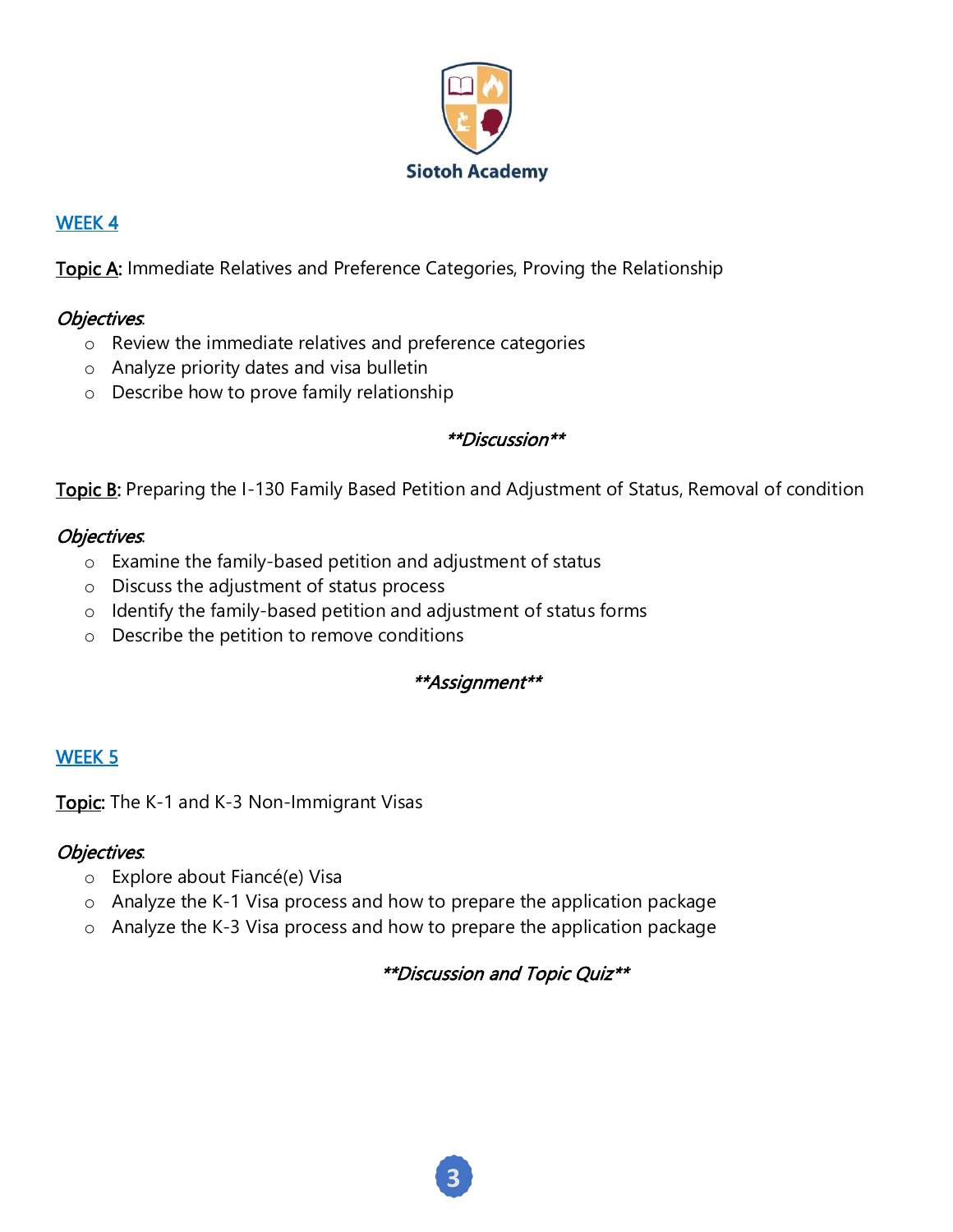

#### WEEK 6

**Topic: Consular Processing** 

### Objectives:

- o Identify Consular Processing steps
- o Discuss how to prepare Consular Processing documentation
- o Describe how to prepare clients for consular processing interview

#### \*\*Discussion and Topic Quiz\*\*

#### WEEK 7

Topic A: Provisional Unlawful Presence Waiver 601A

#### Objectives:

- o Examine the provisional unlawful presence waiver
- o Identify who is a qualifying relative
- o Describe who qualifies for the provisional unlawful presence waiver

#### \*\*Discussion\*\*

Topic B: Establishing Extreme Hardship (focus on psychological eval)

#### Objectives:

- o Identify how to establish extreme hardship (including documentation requirements)
- o Review how to apply extreme hardship criteria to immigration cases